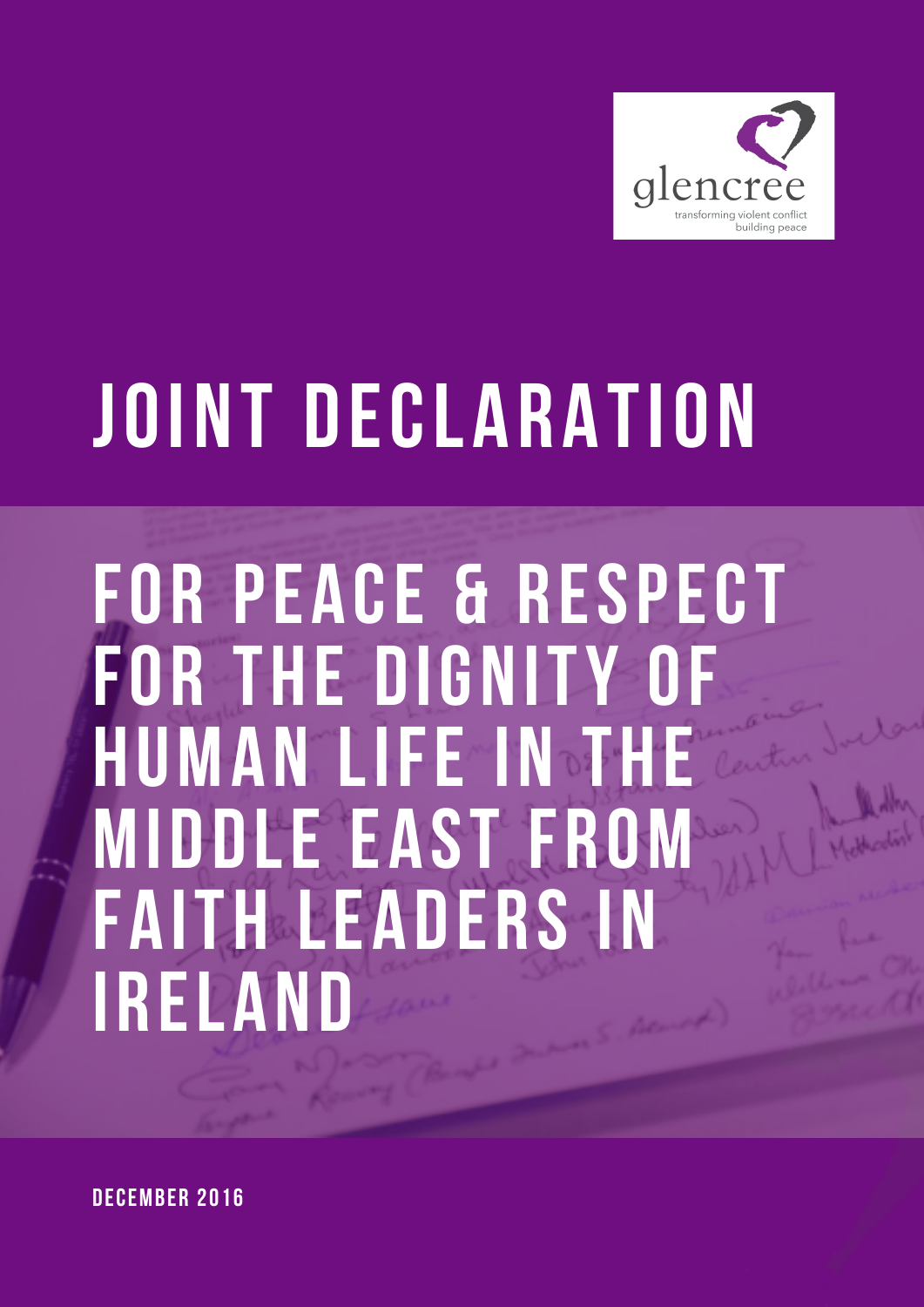

**Sixteen of the Faith Leaders and Religious who signed the Declaration**

**Left to Right**: Fr. Timothy Bartlett - Secretary General for the World Meeting of Families, Dr. Susan Hood - Librarian and Archivist of the RCB Library, Mr Siraj Zaidi - Ahlul Bayt Islamic Centre of Ireland, Revd. Gary Mason – Founder/Director Rethinking Conflict, Revd. Damien McNeice – Master of Ceremonies for Archbishop Diarmuid Martin, Sheikh Dr. Umar Al-Qadri – Ameer/Head Imam - Al-Mustafa Islamic Educational & Cultural Centre Ireland, Revd. Dr. William Olhausen – Rector, St. Matthias and Theological Advisor to the Archbishop of Dublin, The Most Revd. Archbishop Michael Jackson – Archbishop of Dublin, Church of Ireland, Revd. Bill Mullally – President – Methodist Church in Ireland, The Most Revd. Archbishop Suheil Dawani – Anglican Bishop in Jerusalem, Rabbi Zalman Lent – Communal Rabbi for Irish Jewish Community, Revd. John Parkin – Methodist, Ecumenical Accompaniment Programme in Palestine and Israel, Dr. Ali Al-Saleh – Imam, Ahlul Bayt Islamic Centre of Ireland, Dr. Paul Manook – Chairman, Parish Council Armenian Church in Ireland, Revd. Ken Rue – Chair, Diocesan Council for Mission – Church of Ireland, Rt. Revd. Dr. Alan Harper – Armagh Educational & Community Village Project.



**Joint Declaration for Peace & Respect for the dignity of human life in the Middle East from Faith Leaders in Ireland** 

As representatives of the three Abrahamic Faiths in Ireland, we share grief and pain at the death and suffering currently taking place in the Middle East, impacting dreadfully upon civilian populations. The loss of human life and the serious wounds and injuries inflicted on innocent people both physical and psychological, require the cessation of hostilities for the wellbeing and safety of all communities involved. We collectively pray for an end to all the violence and loss of life and for peace throughout the region.

It is both the aspiration and the right of all people to live in freedom and security without fear. People of all faiths are equally entitled to enjoy such things and yet each sees the other as denying that right to the other with a consequent spiral of violence. Our prayer and plea is for this spiral to be broken